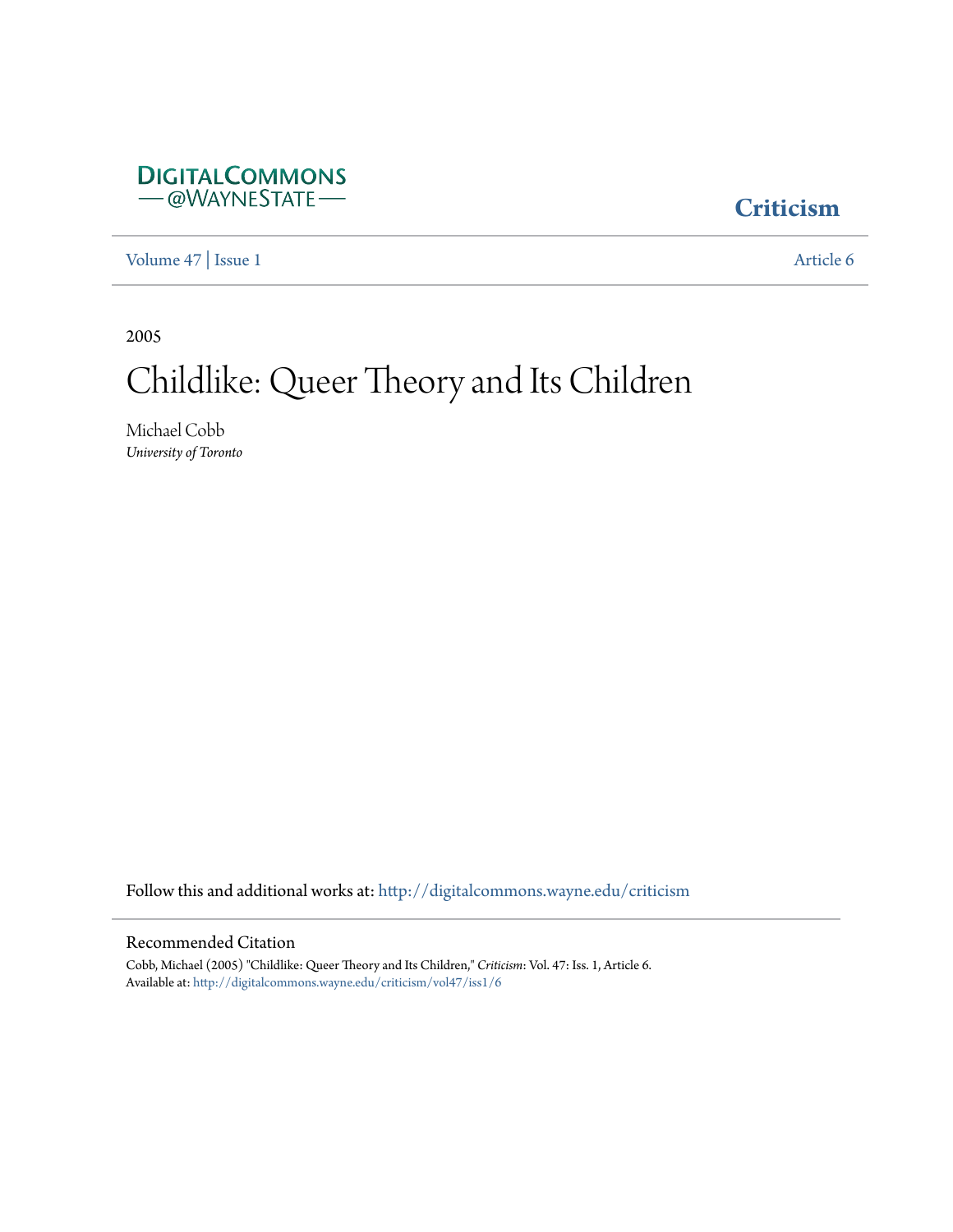OC.

#### MICHAEL COBB

## Childlike: Queer Theory and Its Children

*Making American Boys: Boyology and the Feral Tale,* by Kenneth B. Kidd. Minneapolis: University of Minnesota Press, 2004. Pp. 288. \$56.95 cloth, \$18.95 paper.

*No Future: Queer Theory and the Death Drive,* by Lee Edelman. Durham, NC: Duke University Press, 2004. Pp. 208. \$74.95 cloth, \$21.95 paper.

*Curiouser: On the Queerness of Children,* ed. Steven Bruhm and Natasha Hurley. Minneapolis: University of Minnesota Press, 2004. Pp. 408. \$68.95 cloth, \$22.95 paper.

CHILDREN ARE FORCED TO do some incredible things. They are, as we all know, required to represent our future, by which we mean that they have futures we can't yet account for, but futures for which we nonetheless hold out hope. But children are also tokens of the past—they remind us, perhaps, of when in our own histories we were young, of how we all made a tour through childhood, and of how that tour was laced with nostalgic goodness or traumatic horror, or some combination of both. Children, that is, remind us of time. But timing isn't everything, and so children are also forced to solicit our anxieties, our delights, our ethics, our love, or really any form of our attention, especially when politics and moral values are made an issue. In fact, when it comes down to it, and it always seems to come down to it, children can be most anything, other than themselves. And because they are pressured to do the work of placeholders for so much political, cultural, affective activity, they are everywhere, and they're very important.

So there's nothing extremely new about the sudden number of texts devoted to thinking about children in recent queer and queer-friendly work, especially since psychoanalytic theory, with its descriptions of infantile development and family dramas, has been crucial in the formation of "queer theory." It would be a mistake, indeed, to call the current moment "queer theory's turn to the child." Nevertheless, some exciting books have been devoting much ink to the linking of children and queerness. As Kathryn Bond Stockton writes in one of the more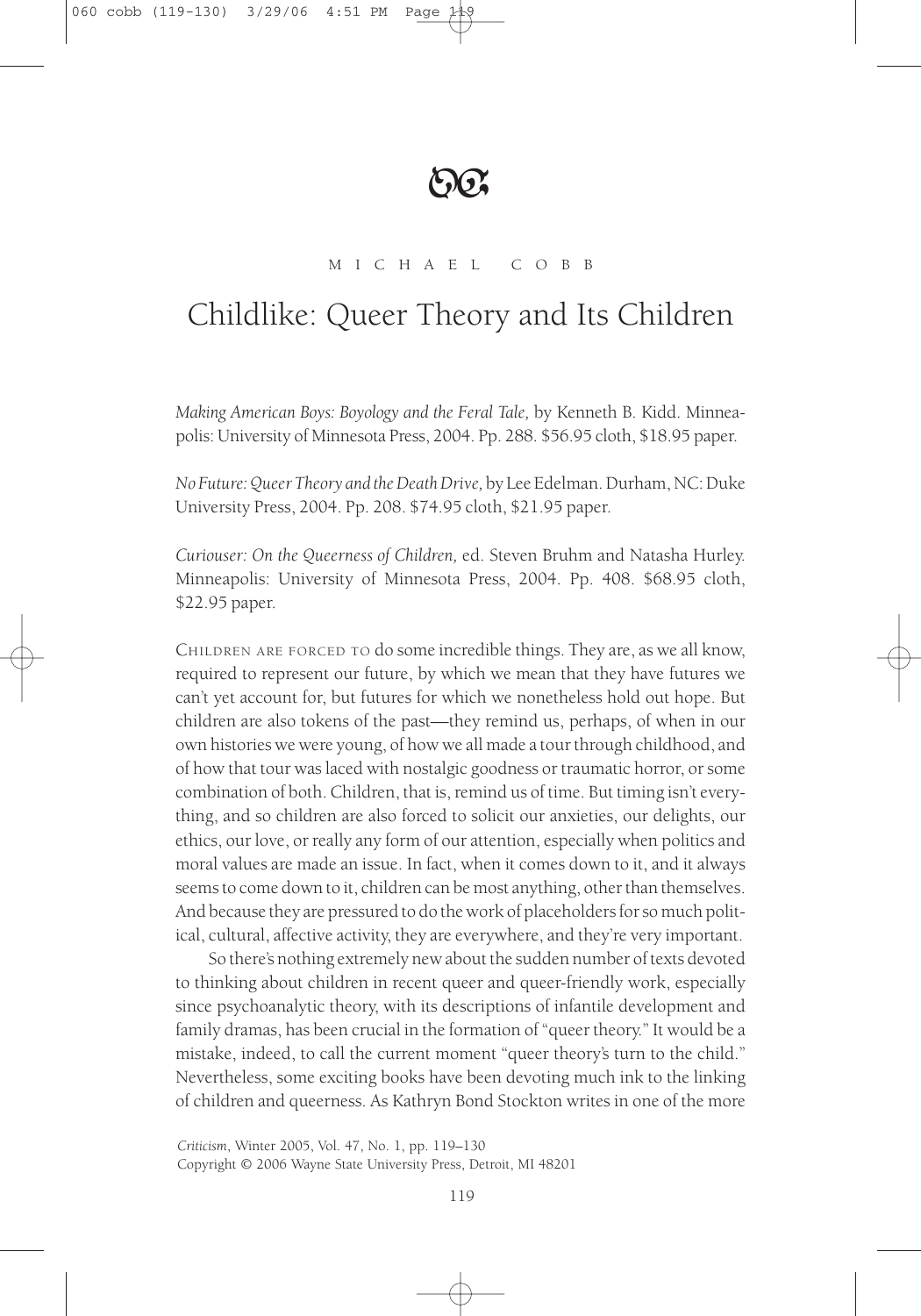impressive essays on such mingling, the queer and the child are a confusing coupling because dominant culture has a "tendency to treat all children as straight while we culturally consider them asexual."<sup>1</sup> To bring these categories—these genres—of being into relation is not only difficult, but it's also dangerous. In fact, a number of writers who are anthologized in the recent collection edited by Steven Bruhm and Natasha Hurley, *Curiouser: On the Queerness of Children,* have faced more than a little controversy: James Kincaid's "now famous 1992 book *Child-Loving: The Erotic Child and Victorian Culture* met with outrage in England, where Tory members of Parliament tried to have the book banned . . . Eve Sedgwick found herself in the headlines for her work on Jane Austen and the masturbating girl . . . Ellis Hanson's dean at Cornell received some one thousand letters of protest demanding that he be fired for teaching a seminar titled 'The Sexual Child.'"<sup>2</sup> Making children sexy, making children queer, is playing with matches. And given the character of the current ultraconservative, values-worried political climate, some fire is sure to ignite.

But there's more at stake than scandalizing those who would prefer children to be straight, yet not sexual. There's more at stake than producing alternative accounts about how children are often riddled with queer sexuality. What I suggest throughout this review essay is that something about children—less as actual beings and more as what they are made to signify—livens up queer theory. Under my review are three recent books, each with children as their main sources of attention and concern, in which I'll explore the variety of ways figures of children have produced a wealth of scholarly insights that are important for queer theory. There's something fresh happening on this playground, perhaps because a child can stand in for almost anything; with a child, as so many of my childbonded colleagues endlessly tell me, anything is possible: "they do and say the craziest" things. And it's this elasticity, this playfulness, that helps some very smart people say some very smart things. The queer child thus tells me something that is no longer a secret: despite those who've been whispering in my ear that queer theory is dead, repetitive, or even "over," queer theory, it seems, is nonetheless alive and kicking, which is lucky for us, because "now more than ever," queers need critical, intellectually daring, and politically minded work to compete with the conservative family values (especially the value of straight, innocent children) that not only grounds the U.S. nation, but soon will apparently ground the rest of the world.

Let's start with a strong cultural study. Kenneth B. Kidd's *Making American Boys: Boyology and the Feral Tale* is, at the level of subject matter, the least obviously invested in queer criticism. It's a more general, historical treatment of the cultural significance of "boyology"—a category that names the stories, discussions, and "discourses" about boyhood in nineteenth- and twentieth-century U.S. politics and culture. Indeed, there's much we can learn from the variety of institutions (political, cultural, and literary) that surround the American boy: the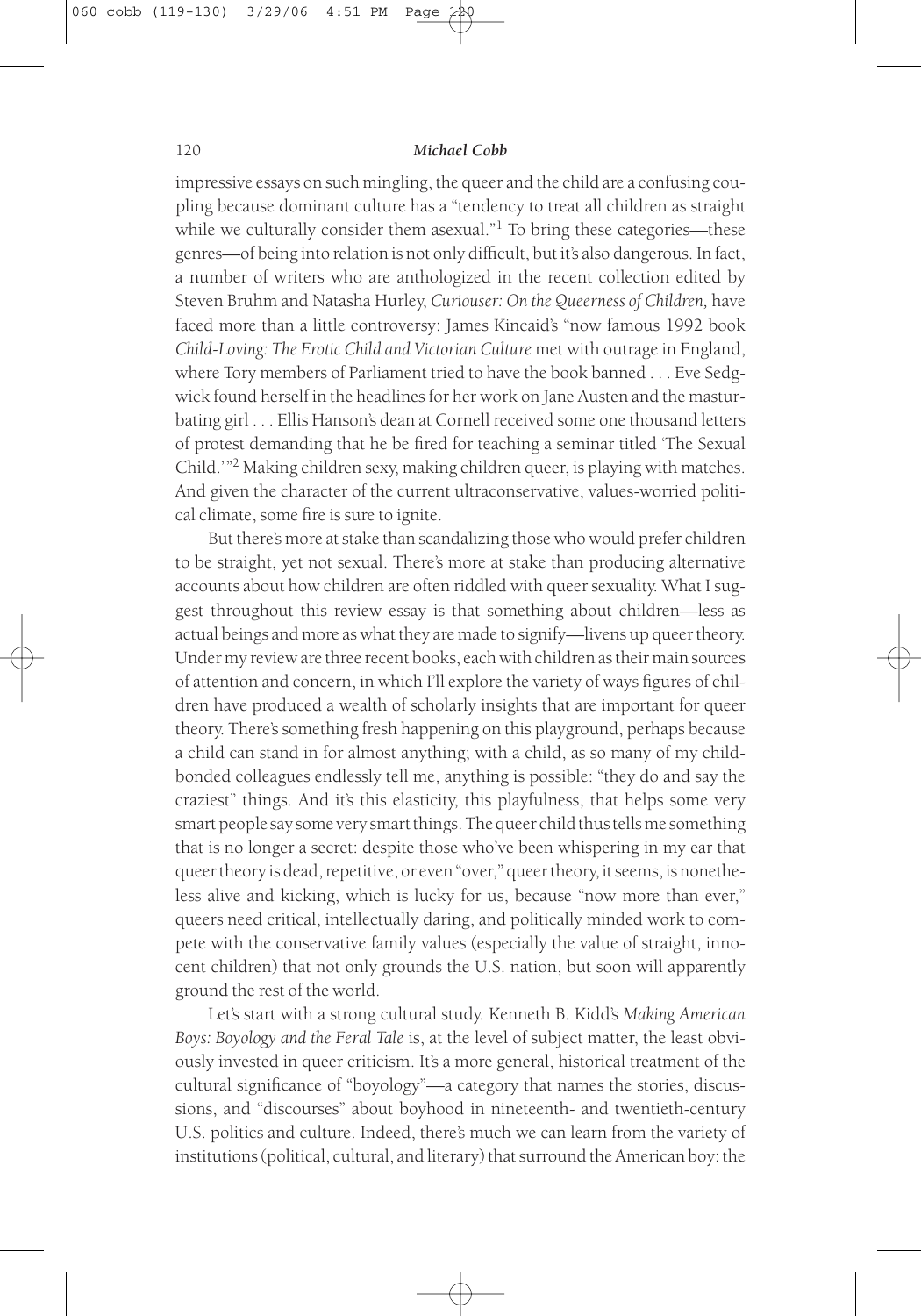Boy Scouts, the YMCA, and books by Horatio Alger and Mark Twain are all treasures for scholarly study. Kidd tracks this lively American obsession with the development and significance of boys by focusing on "feral tales," a generic name he coins in order to "suggest a resemblance between the literary fairy tale and a group of narratives that might not otherwise be intelligible as a genre. The feral tale is a literary but still folkloric narrative of animal-human contact or crosscultural encounter, in which childhood figures prominently."<sup>3</sup> The professional study of children's literature here meets political and "scientific" discussions of boys, but boys who have been in substantive contact with the wild world, provoking all sorts of tensions about who will count as human, what will count as human, and whether or not conventional understandings of "civilization" and morality will be either challenged or fortified by the feral boy and his story.

The complexity of the history is fascinating. Here's an inadequate snapshot of the large and diverse scope of the book: Kidd demonstrates how early concerns with boys were, through efforts of the YMCA, inflected by rural, domestic, and maternal discussions of family life. But as boy workers became more institutionalized, the sentimental gave way to "more paranoid gender thematics of character building."4 Boys had to be made, or else. This concept of paranoia carries throughout Kidd's analysis. In successive chapters he has an ambitious agenda: he reads post-bellum Bad boy books alongside boyology manuals, which explain, in part, a moment in U.S. cultural history that resulted in, among many things, Mark Twain's *Adventures of Huckleberry Finn* achieving its canonical status. Kidd goes on to describe the manner in which feral narratives at home and abroad ceased to be about "an Enlightenment story about the redeeming power of culture."5 Instead, these stories aided the colonizing, fantastical inquiries that would manage "wildness." Kidd then brings greater attention to the history of Boys Town, founded in 1917 by Father Flanagan, who wanted to build boys' characters by providing shelter for troubled boys. In the next chapter about the impact of the feral tale on the rise of psychoanalysis, Kidd produces some very intriguing ideas about why Freud relied on "the familiar figures of rat and wolf as psychoanalytic totems,"6 and outlines reasons why these "serious subject[s] of psychoanalysis" were soon transformed into the "comic stuff of mass media and culture" later in the twentieth century.7 He ends his book with an examination of recent incarnations of a "boy's movement." Each of these moves yields fascinating stories that convince one of the overarching significance of boys and boy work. The pleasure of Kidd's archive, and of the tales and ideas he generates, is reason enough to pick up the book.

Although there are productive nods to various queer thinkers throughout *Making American Boys,* Kidd's work fits into a queer context more by the way he produces highly elaborated reasons why concerns about children are so pervasive in the organization of American culture, which in turn helps suggest why queers' relations to kids usher in all sorts of worries about civilization, tradition, humanity, and gender. One of the central questions children (both boys and girls)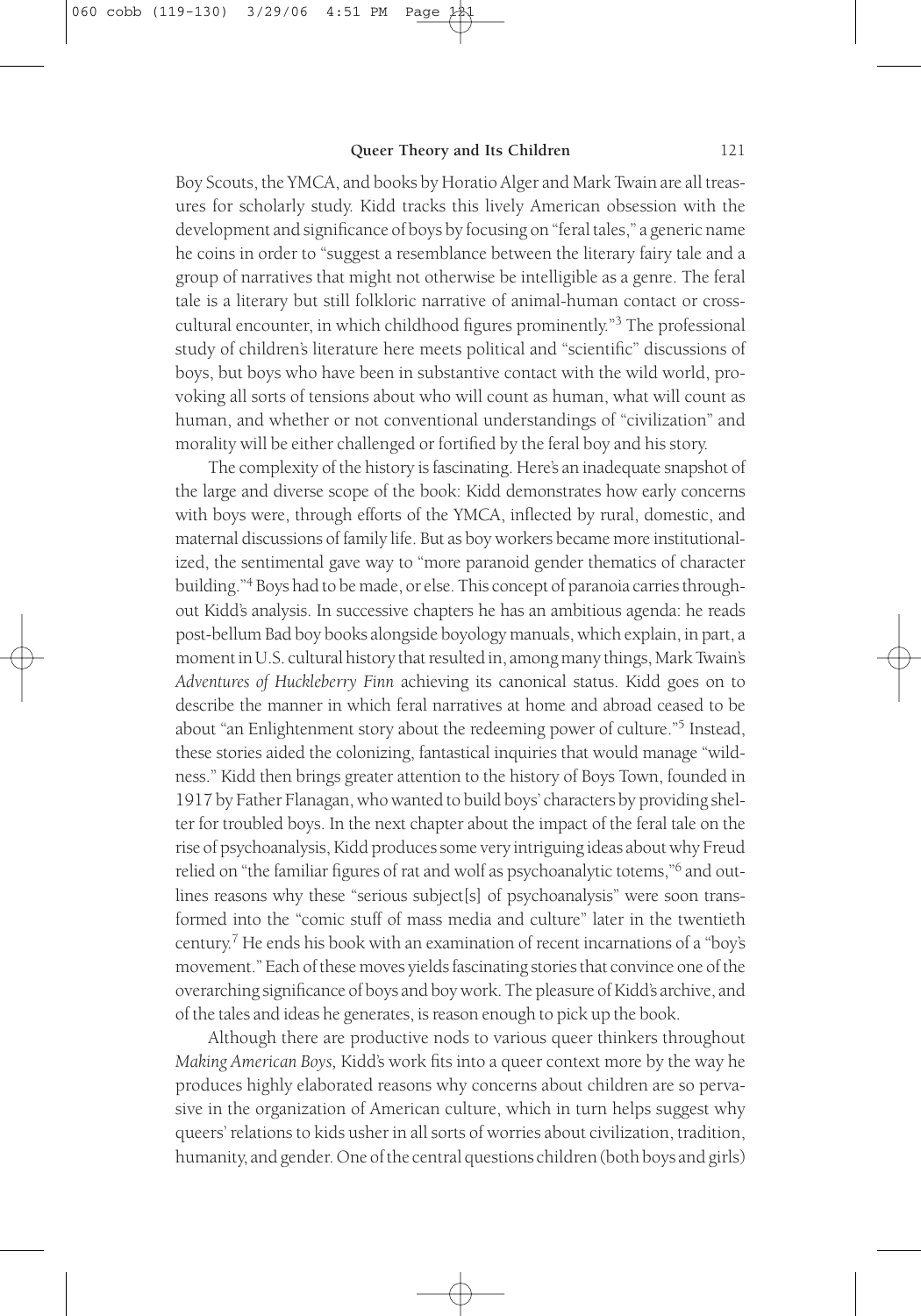ask us, through the anxieties they are often eliciting and representing, is whether or not the world as we currently know it will still exist when they grow up, especially if there are queers lurking about, panicking traditional, "natural" notions of reproduction. This cultural study was a surprisingly helpful companion to Lee Edelman's *No Future: Queer Theory and the Death Drive.* Kidd's study fleshed out what precedes Edelman's anti-Child polemic. Describing frequent invocations of the child, Edelman asserts: "[T]he image of the Child, not to be confused with the lived experiences of any historical children, serves to regulate political discourse—to prescribe what will *count* as political discourse." But more than asking it to serve as one of many figures of politics, Edelman controversially puts even more pressure on the Child:

[W]e are no more able to conceive of a politics without a fantasy of the future than we are able to conceive of a future without the figure of the Child. That figural child alone embodies the citizen as ideal, entitled to claim full rights to its future share in the nation's good, though always at the cost of limiting the rights "real" citizens are allowed. For the social order exists to preserve for this universalized subject, this fantasmatic Child, a notional freedom more valuable than the actuality of freedom itself, which might after all, put at risk the Child to whom such freedom falls due. Hence whatever refuses this mandate by which our political institutions compel the collective reproduction of the Child must appear as a threat not only to the organization of a given social order but also, and far more ominously, to social order as such, since it threatens the logic of futurism on which meaning always depends.<sup>8</sup>

Because Edelman's book is a polemic, it comes as no surprise that there is much muscle in his message. And certainly there will be irritated scholars who will take Edelman to task for making such sweeping statements about politics, much less children—especially when the sentimentality of the Child is so intimately connected to long histories of gender and racial protest following the impact of abolitionist discourse and *Uncle Tom's Cabin.* Indeed, there's much more to say about how Edelman's schematic does and does not line up with all sorts of instances of not only "historical children" but also the rhetorical children we can find almost everywhere. Kidd's book, for example, would be one example of how "the Child" helps manage more than the future. But finding instances when Edelman disfigures the various stories of the child would miss the very suggestive arguments he wants us to entertain. Certainly, in our own times of highly entrenched family values, values voters, and the virulent disgracing of queer politics, Edelman's book is a welcome interruption in the inevitability of our bleak future, and, of course, the inevitability of the Child. So I urge readers to take to heart, at least for a while, Edelman's deep scrutiny into the futuristic gestures politics often, if not usually, makes.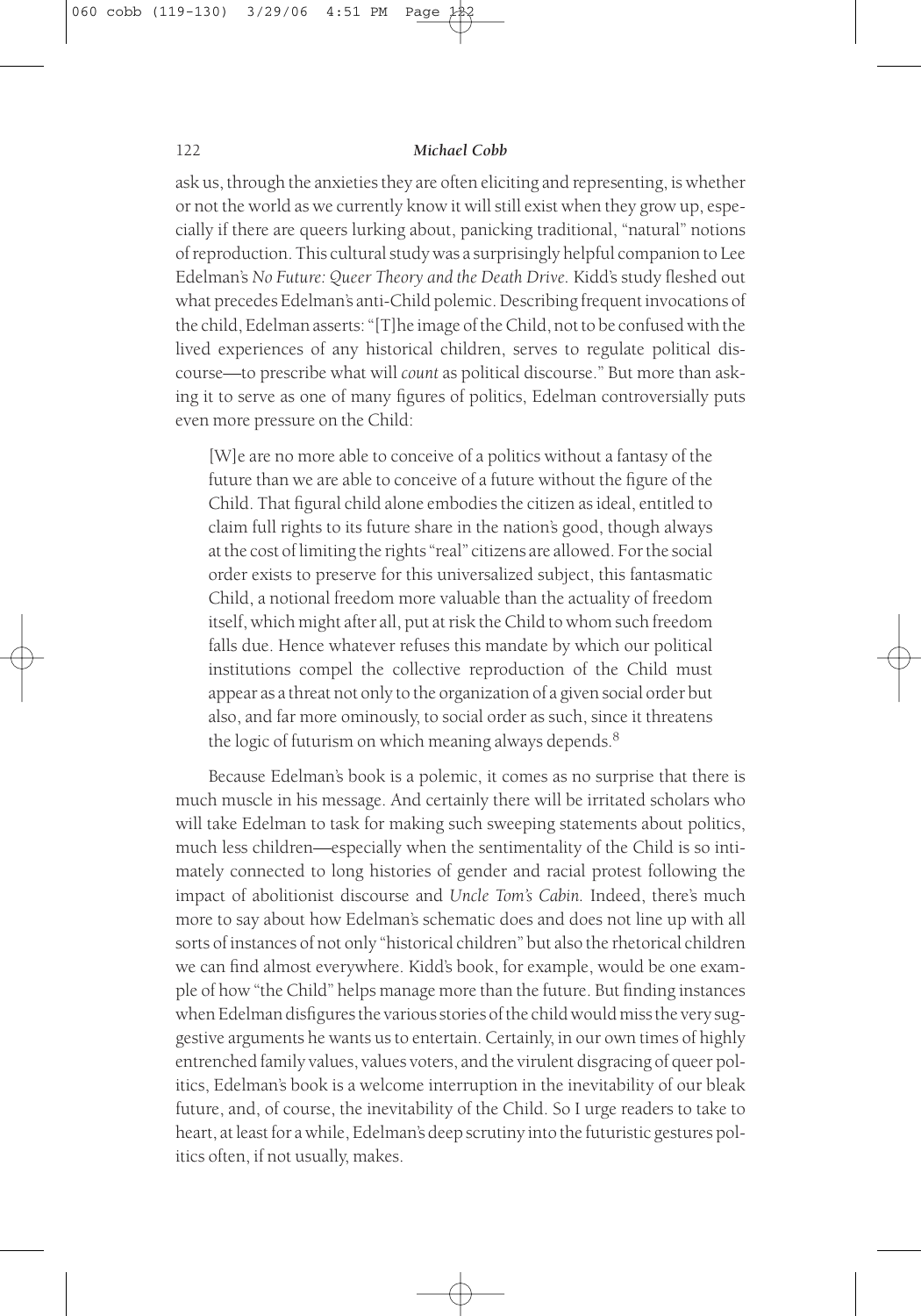So here is what I love about Edelman's polemic: it's theoretical, grandiose, and written in a research language, offering richly complicated ideas that still are grounded in a strong sense of political urgency. I applaud Duke University Press for still publishing "Theory," especially in the current publishing climate. It was truly exciting to read hard sentences again, wondering what psychoanalytic theory, for instance, might help us think. And in the place of what has become the obligatory, historicized archive ("always historicize"), we have provocative statements about politics that make us wonder about the rhetorics and logics grounding our political and cultural analyses. Rather than emphasize so-called facts, Edelman makes the figuration of facts as important as any historical story. He does as much, I think, because certain toxic versions of reality or history are too assumed to be the natural course of things. He does so because he wants figures, especially queer figures, to disfigure the awful trap of reproductive futurism that relies on the degradation of the queer in order to advance any kind of political claim. Let me explain.

Rightly or wrongly, so the story goes, queers are conceived as poised against the future because they are a threat to children—either because they are accused of recruitment tactics, sexual abuse, or not being able to have children. Of course, all of those threats are hyperbolic and without much merit. But the hysteria surrounding queers' relationships with children nevertheless marks queers as antichildren, and also, moreover, anti what children are forced to imply. "If . . . there is *no baby* and, in consequence, *no future,*" writes Edelman while discussing critical reactions to P. D. James's *The Children of Men,* "then the blame must fall on the fatal lure of sterile, narcissistic enjoyments understood as inherently destructive of meaning and therefore responsible for undoing social organization, collective reality, and inevitably, life itself."9 Queers certainly entertain narcissistic enjoyments and are not necessarily on the child-rearing path, so according to the logic Edelman exposes, this sterility yields "no baby," which spells trouble for the future.

Significantly, rather than reproduce that negative figuration of the queer by offering examples and evidence that queers are not so dangerous for children (that sometimes queers find ways to reproduce through adoption or reproduction technologies, that the conservative charges are ludicrous in the extreme), Edelman revels in the possibilities of the anti-child position. If queers have "no baby," and hence, "no future," they offer a significant challenge: perhaps politics need not be so inclined toward, or smitten with, the future. Edelman thus allows for queerness's destructive figurations to be useful rather than merely derogatory.

Consequently, not wanting to reproduce enables queerness to *not* be subsumed into fixed identities that embrace politics' futurism, which always requires "the Child" in all its capacious meaning-making possibility. This theoretical move makes sense for Edelman because he believes "queerness could never constitute an authentic or substantive identity, but only a structural position determined by the imperative of identity."10 This structural position of no child, no future, then actively destroys some of the most fundamental mooring posts made possible by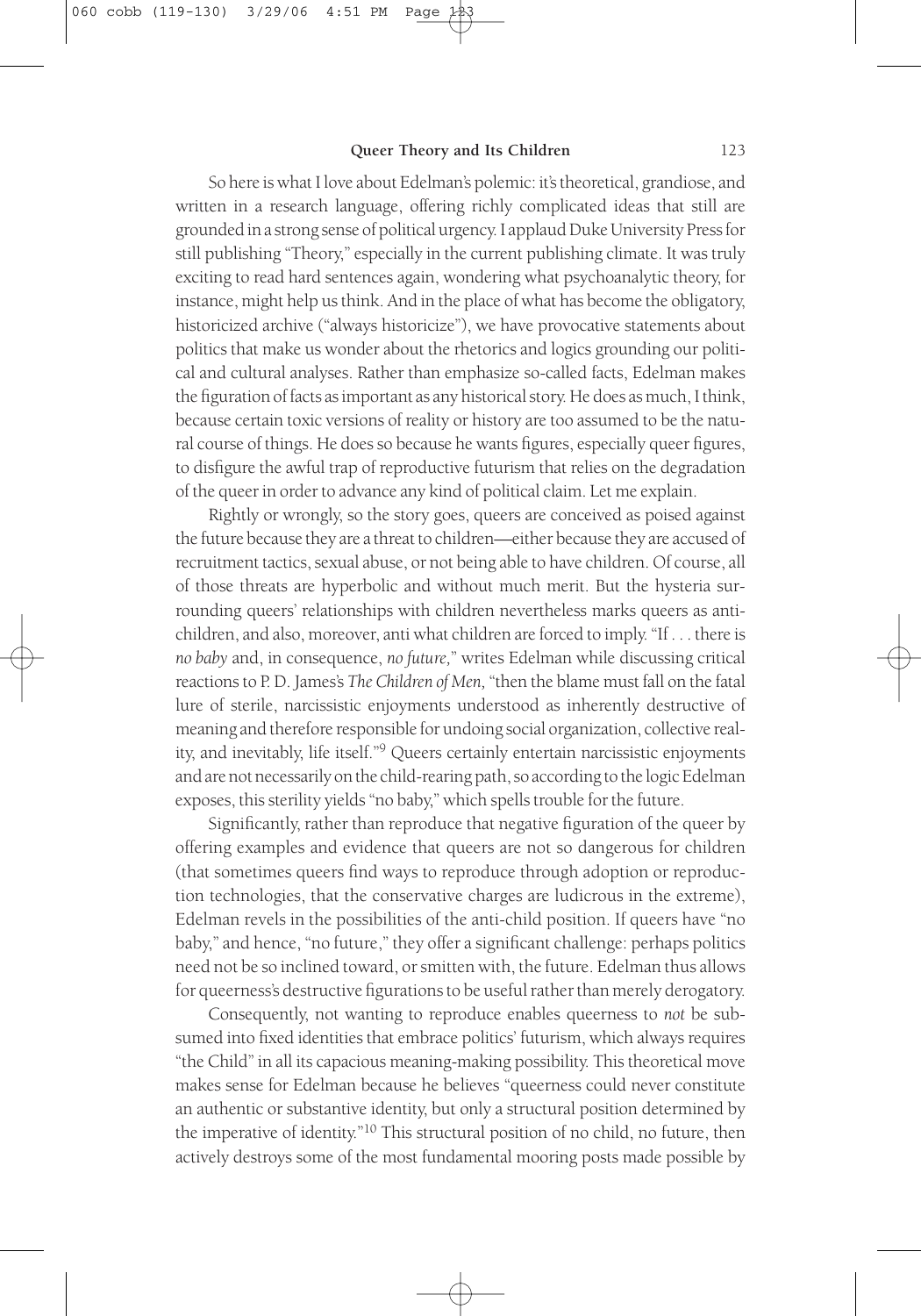the "reproductive futurism" of the Child. And Edelman finds good theoretical rationales for this undoing of "authentic or substantive" identities. Through arguments about irony, the death drive, the psychoanalytic concept of the sinthome (and a neologism, "sinthomosexuality"), and arguments over who or what will count as human, Edelman offers imaginative readings of texts such as Alfred Hitchcock's *The Birds* in order to build a theoretical apparatus that exploits the manner in which queers "no longer disown but assume their figural identity as embodiments of the figuralization, and hence disfiguralization, of identity itself."11

I'm entirely sympathetic to Edelman's suggestive moves, especially since they are not trying to hint at or proscribe an endless leftist utopia in which the political predicaments of today would be resolved—gestures that often seem to do no more than gesture, hoping for something good in the future, hoping for the Child. I'm also glad that he works to make identity-based knowledge more rhetorical. For politics now are extremely rhetorical, if not emotional, compassionate, and deeply conservative, relying on conceptions of the minority that are much too real, much too entrenched in ontologies rather than strategies. To remind us of the rhetorical "nature" of queer theory, and the rhetorical "nature" of queers, reminds us that engagement with the political, cultural, and symbolical fields requires figures that can disfigure, that can undo, identities and politics that seem natural, inevitable, and sacred—those identities, in many ways, made possible by the Child. It's not only fun to be provoked by Edelman's polemical sentences; the creativity of the thesis also helps to snap us out of certain perceptual cramps, certain horrible repetitions. And although he might be overstating the case about the Child's essentially forward-timing qualities, and although he might upset people with his most irreverent assertions ("Fuck the social order and the Child in whose name we're collectively terrorized; fuck Annie; fuck the waif from *Les Mis*"12), he does some very important work pointing out that our political names carry a destructive logic that need not only bind us inexorably to the worst kind of political brat—the future. Instead, we might "bring out what's 'impossible, inhuman'" embedded within future's captivity: "a haunting, destructive excess bound up with pious sentimentality, an overdetermination that betrays the place of the kernel of irony that futurism tries to allegorize as narrative, as history."<sup>13</sup> We might bring out the ghosts, then, the impossible beings, in order to break open the seams of the overarching political narrative. We would not then get history (that otherwise irons over the irony of the queer), but something more excessive, something that need not be figured well in advance. Attacking the Child somehow sparks such creative possibilities.

Such haunting excesses bring me to the anthology that collects classic and new pieces on queer children, charting other uses and figurations of the Child that Edelman's argument has no qualms about leaving behind. A number of the pieces include strange, uncanny, or disturbing sexual children, who are sometimes ghostly, sometimes freakish, or, in the case of Ellis Hanson's playful and exacting reading of *The*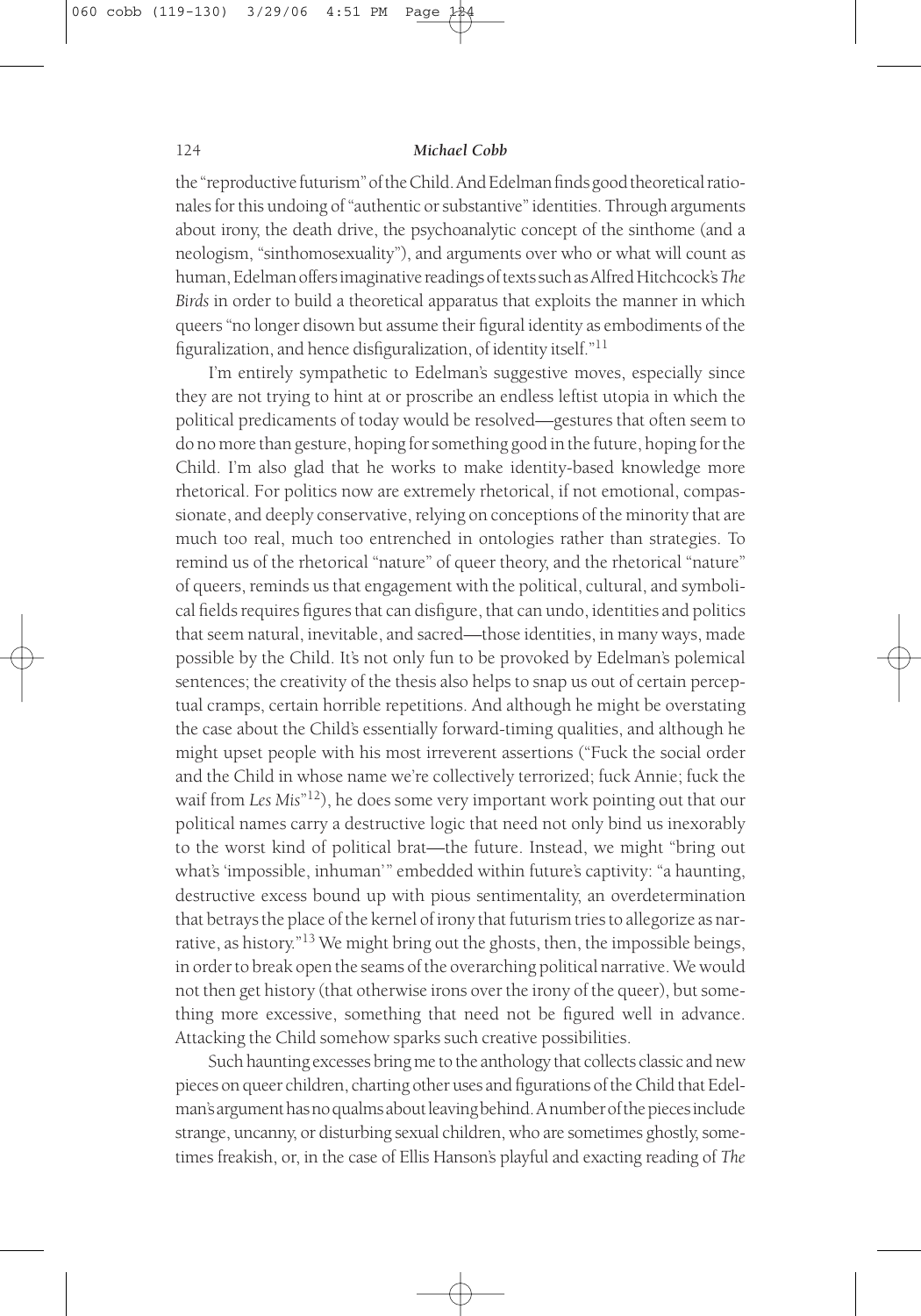*Exorcist,* a provocative, gothic child whose sexuality makes it a figure "at once familiar and strange, naïve and knowing, transparent and inscrutable, docile and dangerous, innocent and guilty."14 Bruhm and Hurley's *Curiouser,* indeed, features just about any figuration that the Child might occasion. They introduce the volume helpfully, providing some crucial discussions about the ways "storytelling" about, around, and for children is complicated, fraught, and deserving of substantial critical attention, especially when queerness becomes an issue. Bruhm and Hurley assemble pieces that help "look to the dominant heteronarrative to see how normalizing language itself both produces and resists queer stories of childhood sexual desire—stories that often appear to be beyond the narrative pale."15 And they've chosen an excellent range of pieces (some old, some new) that set up inquiry into the tangled-up qualities of sexual, queer children. The roster features the very well known: James Kincaid, Michael Moon, Lauren Berlant, Eve Sedgwick, Ellis Hanson, Michael Warner, and Judith Halberstam. It also features splendid additions to the conversation: Kevin Ohi, Richard Mohr, Paul Kelleher, Andre Furlani, Kathryn Kent, Eric Savoy, and Kathryn Bond Stockton. The essays by Moon, Berlant, and Sedgwick have often been discussed, so I merely want to note that, read together and alongside the new pieces, they give us a sense that interest in queer children has been around ever since queer theory's own fraught childhood. Rather than produce extreme novelty, then, what this collection accomplishes, by creating a home where these essays have been familiarly united, is the drawing of our attention to queer theory's more important, and I'd say more dynamic, objects of inquiry. I don't have enough space here to take us through each of these provoking pieces, but a few major ideas that run throughout, and a few pieces in particular, deserve special comment.

Out of the contributors to this ensemble, James Kincaid has produced the most sustained scholarship on the sexuality of children, scholarship whose thesis that "erotic children are manufactured" compels us to figure out what is at stake in the sexual, "postromantic child": "Childhood in our culture has come to be largely a coordinate set of *have nots:* the child is that which *does not have.*Its liberty, however much prized, is a negative attribute, as is its innocence and purity. Moreover, all these, throughout the nineteenth century, became more and more firmly attached to what was characterized as sexually desirable, innocence in particular becoming a fulcrum for the nineteenth and twentieth centuries' ambiguous construction of sexuality and sexual behavior."<sup>16</sup> This vacillation between eroticism and innocence marks not only the child in Kincaid's piece, but, in varying degrees, all the children throughout the anthology. His piece sets the tone for the essays quite well, prompting the manner in which Bruhm and Hurley divide the collection between two parts: "Sexing the Child," drawing attention to why thinking about sexuality at all is important, and "The Queers We Might Have Been," which tracks the way sexuality rather than innocence marks particular childhoods, particular instantiations of the queer child that need to be interrogated without the insistence on the negativity of its innocence.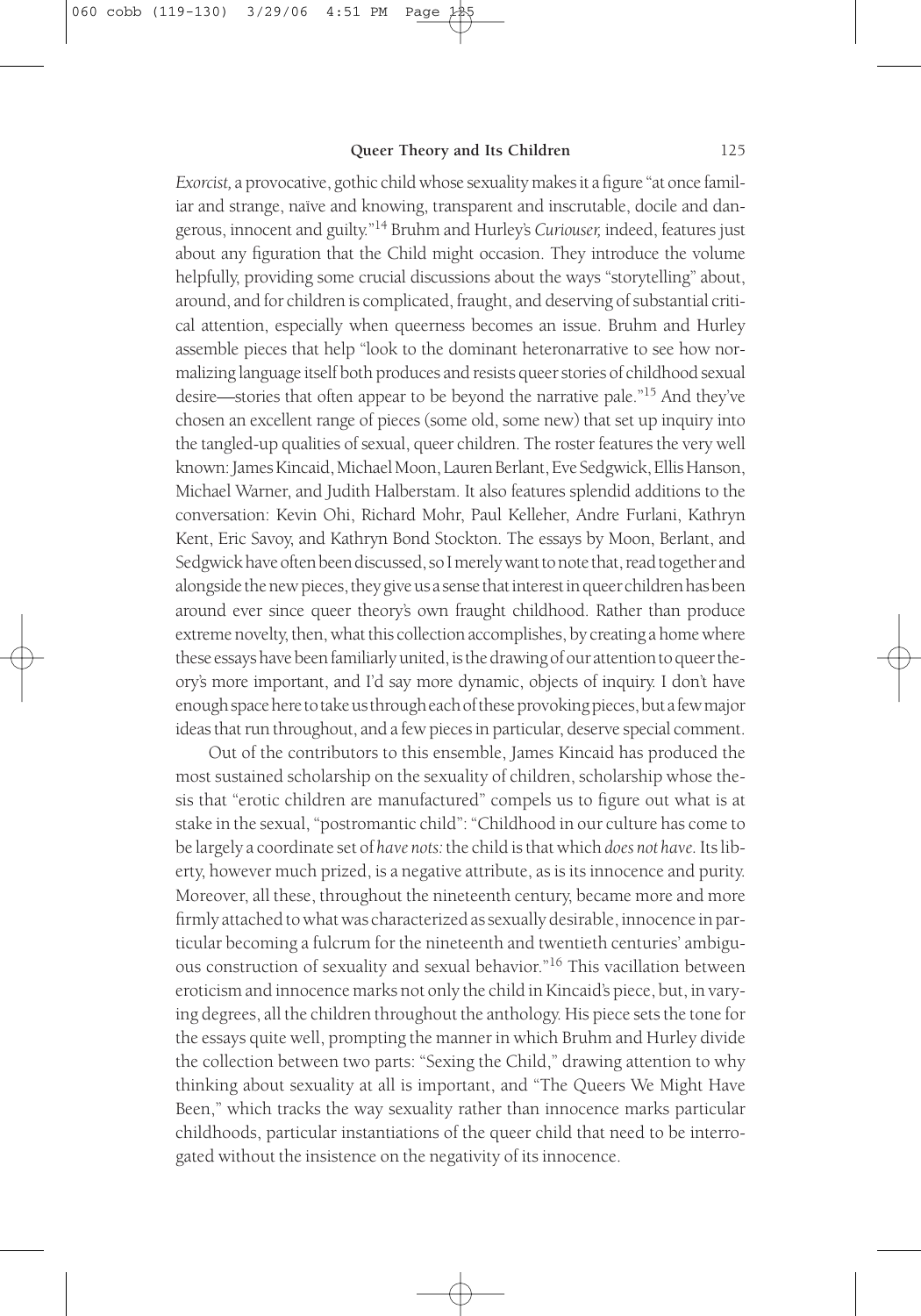One way to track queer children is to offer one's childhood memories, to play with the stories about one's past. So a cluster of essays is autobiographical: pieces by Kent, Halberstam, and Warner each feature moments when the "queers they were" were anything but innocent. At stake in the autobiographical gesture, I feel, is the idea that adult queers had childhoods that, contrary to the dominant story, were also queer, which from this vantage point in time, permits the theorists to have more than past innocence—they had important sexual lessons that shaped their present tense. For example, Kent takes queer theory back to camp not Sontag camp, but Girl Scout camp, where its counter-publics of lesbian pedagogy produced unique possibilities for childhood queerness. This same liberating recruitment, however, also ushers in some dangerous, but still thoughtprovoking, questions: "With the paranoia around children and queers at an all-time high, to claim that sexual identities are 'learned' or 'taught' is to unleash the possibility that this knowledge could be just as easily used to justify its 'unlearning' or to restrict our access to children."<sup>17</sup> Similarly dangerous are the erotic questions posed by Michael Warner's Pentecostal childhood, when "Jesus was [his] first boyfriend." In his short and warmly written piece, Warner evokes scandal and confession (how could Michael Warner have been a teenage Pentecostalist?), in part to demonstrate an inheritance that marks not only much work in queer theory, but also any identity-based form of recognition: "For both the notion of having a rupture with your self *and* the notion of a narrated personal coherence are Protestant conventions, heightened in American variants of Protestantism. No other culture goes as far as ours in making everything an issue of identity."<sup>18</sup> And Judith Halberstam describes an early connection with punk and tomboyism: "From about the age of fourteen . . . I embraced punk rock culture as if it were a life raft in the high seas of adolescence. Punk allowed me to dress wildly, dress in scruffy hand-me-downs, mess up my hair, and scowl a bit. It provided a barrier between me and conventional girlhood and gave me a loud rebellious language for my outrage. . . . Punk allowed tomboys to extend tomboyism into adolescence."<sup>19</sup> One thing that can be said about all of these suggestive if not lyrical memories of dangerous, childly insights: childhoods are narratives of extension—time bridges, if you will—that give us more than a past that was not functional or permitted. It's comforting to remember that the way we are now might have been because of back then. It's also fun to remember the lessons we might have learned back then.

So the narratives of queer childhoods, as the anthology goes to some length to emphasize, are important, not least because they give us different portraits of childhood. Through canonical literature, and with strong cues from Kincaid's work, Kevin Ohi's beautifully written essay, "Narrating the Child's Queerness in *What Maisie Knew,*" is particularly effective in creating a portrait of the queer child. In a delightful, close reading of Henry James's text, he challenges innocence's insidious claim on and containment of children. Ohi isn't invested in producing a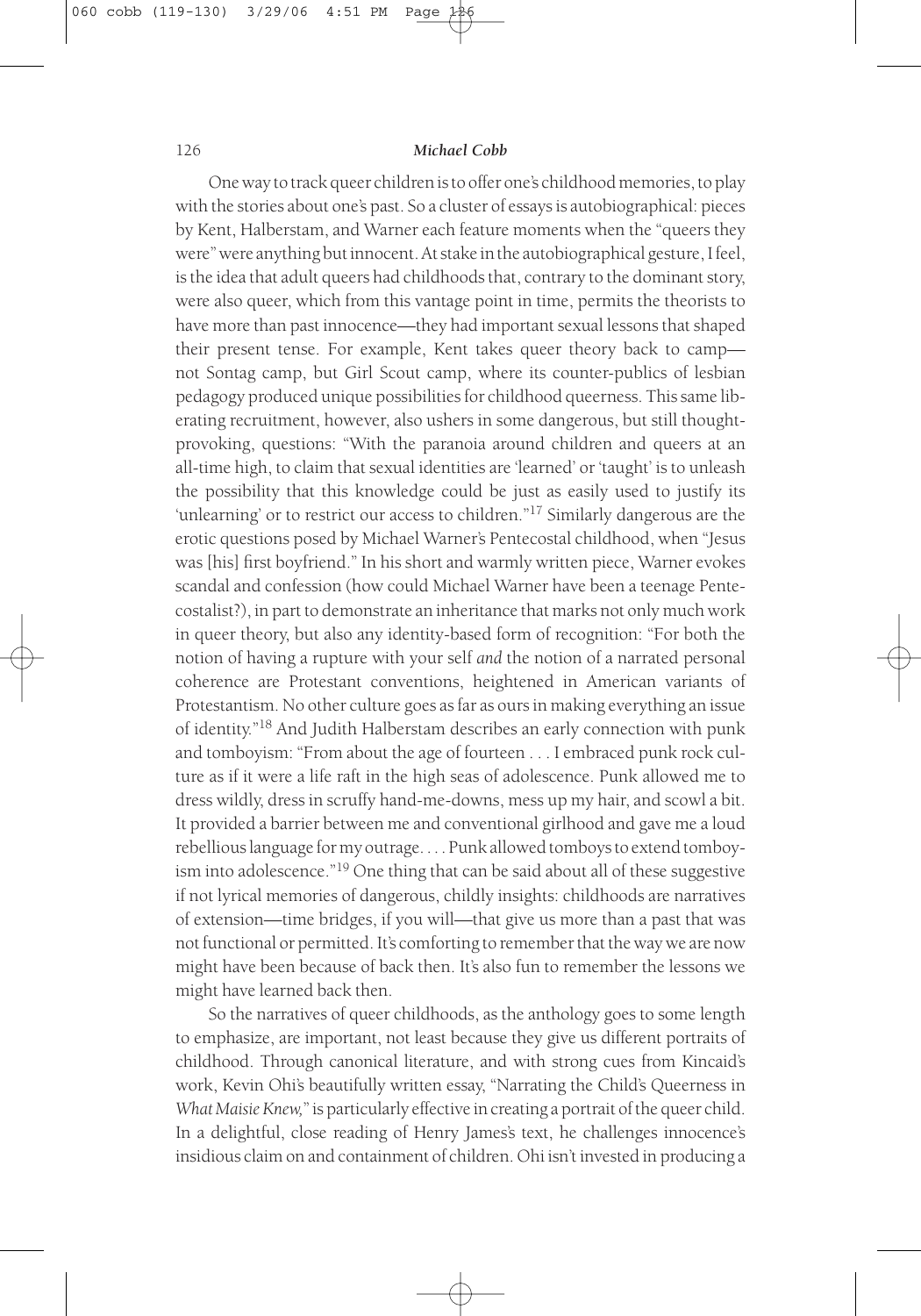counter-narrative that reveals the manner in which the child, rather than being straight *but* innocent, is merely full of queer desires that have been ruthlessly cancelled by "heteronormativity" (which in some cases is most likely true). He does, however, insist on the child's queerness; "to argue that all children are queer, then, is not to argue that all children feel same-sex desire (which, for all I know, they do). Rather, it is to suggest that childhood marks a similar locus of impossibility, of murderous disidentifications."20 Ohi shares with Edelman a sense of the queer's murderous tendencies, seeing real productivity in the impossibility of queer. But he allows for the opposition between queer and child to be less forceful than Edelman; instead, Ohi has his eye on a suggestive line of inquiry: "to what extent is it possible to make the queer child legible—that is, to attend to the child's illegibility or its exorbitance—without duplicating a reification that enacts the ideological voiding/comprehension of the child in erotic innocence?"<sup>21</sup> A number of this volume's essays are attempting to do just that: to describe rather than circumscribe the child, leaving open the possibility for a more malleable rhetorical position in a cagey political scene. And the description is not merely in the service of detail, but in the service of opening new avenues not only to the child, but also to queer thought.

As I signaled above, Kathryn Bond Stockton wrote a particularly exciting essay, "Growing Sideways, or Versions of the Queer Child: The Ghost, the Homosexual, the Freudian, the Innocent, and the Interval of Animal." I duplicate the logic of Bruhm and Hurley by also closing with Stockton's work, mainly because her piece condenses so many of the approaches we see throughout the anthology as well as in the books by Kidd and Edelman. Stockton's work is gutsy, stunning, a little outrageous, and exemplary of what I think queer theory and criticism can accomplish when it allows itself to play with kids. At the essay's heart are concerns with time's past and future, with the status of the human when it comes into contact with animals, with autobiography, with psychoanalysis, with modernist literature, and also with ghosts. In many ways, the topic of the queer child unleashes the possibility of so many different routes for analysis that Stockton has to tell the story all at once. And because she allows it to be speculative, the essay does some justice to what interests Stockton: "queers . . . trail children behind them, or alongside them, as if they are wedded, one to another, in unforeseen ways." So she commits herself to the task of "hypothesizing versions of the queer child, offering a set of initial (not exhaustive) suppositions to be pondered."<sup>22</sup> These suppositions take the forms of various queer children, who are made legible (or illegible) through "species of strangeness": the ghostly "gay" child; the grown "homosexual"; the child queered by Freud; the child queered by innocence. She indulges in these taxonomies because "[c]entral to [her] claims is the theorist's need to engage highly literary indirections and linguistic seductions (such as we find in demanding fictions) that do what children are often shown doing: approach their destinations, delay; swerve, delay; ride on a metaphor they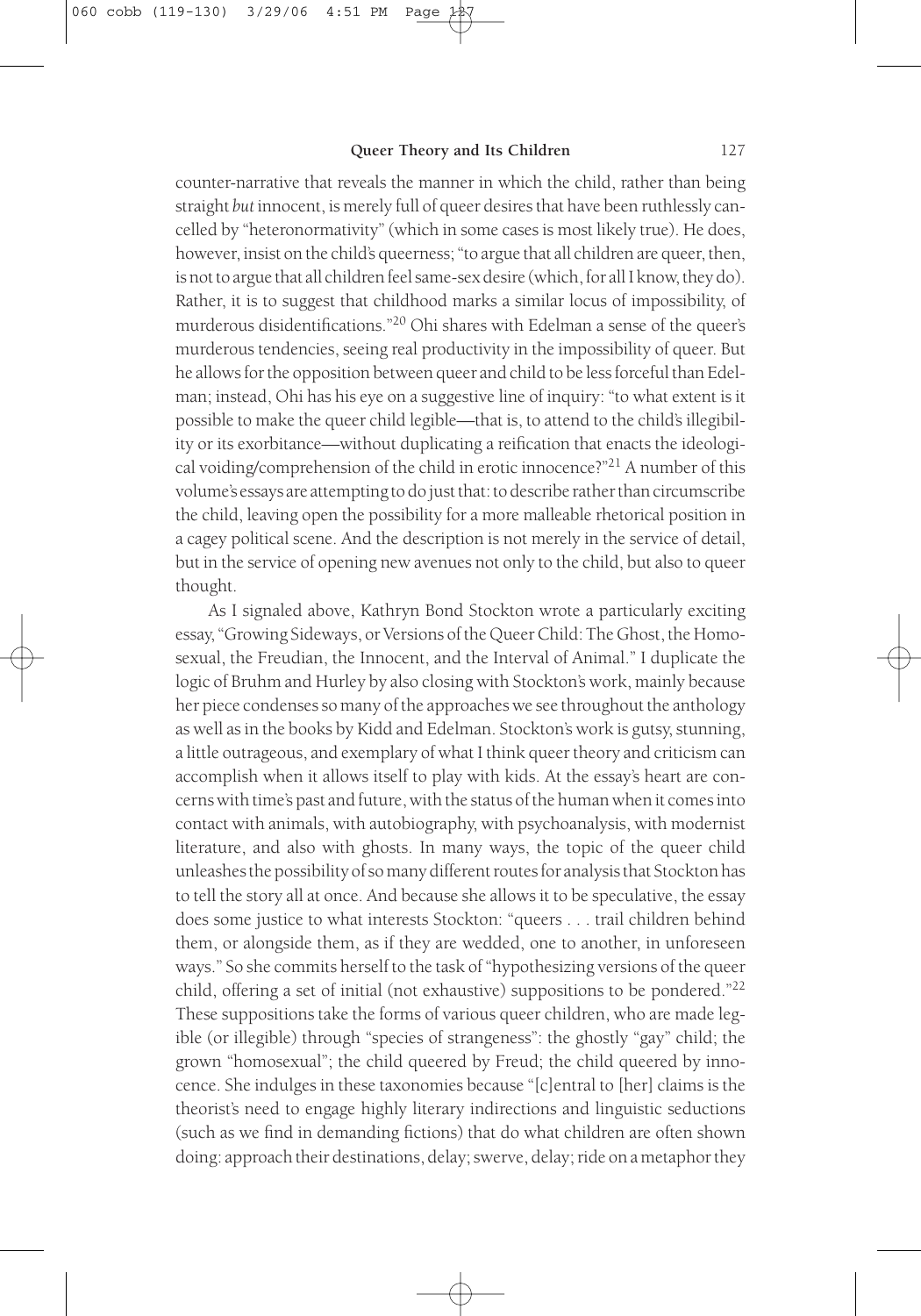tend to make material and, so, imagine relations of their own—my dog is my wife; my dolly is my child."<sup>23</sup> Such an unorthodox form of theorizing exemplifies what many of the thinkers I've been discussing are doing, although Stockton does it in a more hyperbolic way: seeking to get beyond the prohibition and scandal of queer children, and to allow for the importance of the child to be turned into anything other than something thought to be natural and sacred and not open to queer play. That is, they are working out difficult histories and rhetorical tropes of the child, which have long been guarded by the more conservative, traditional family-loving members of North America. They accomplish as much through rhetorical leaps, metaphorical inventions, and analytical games. They do what children are thought to do in their most romantic, if not cheesy, idealizations: they are playful, they are imaginative, and they are suggestive.

Stockton, moreover, reminds many of us to not forget some basic lessons of our intellectual infancy—especially since many of us were trained in literary criticism. She gives us an exemplary metaphor and a crash refresher course on how metaphor works:

When we say, "Christians are sheep," we almost seem perverse as we make a sacred point about Christians. This is why a metaphor is said to have a "vehicle" (a figure of speech—"sheep," in this instance) that takes us to a tenor (a metaphor's meaning). "Sheep," as a "vehicle," takes us for a ride. It conveys us to some new meaning as it moves us across the distance between two different concepts ("Christian" and "sheep"). And it takes time. There is an interval (sometimes it is long, sometimes it is short) between every vehicle and its tenor: the time it takes, of course, to arrive upon meaning. This makes metaphor a moving suspension. Meaning is moving and growing in a metaphor even while time almost seems to hang suspended.<sup>24</sup>

Producing the intervals when we can see strangeness travel is important metaphorical work. But the meaning, the turning, and the growing need to be shown to have a suspension, to have circuitous routes that might not, try as they might, reach their destinations. There's something so provocative in these snapshots of strangeness, and when applied to the queer child—for all the reasons we've been thinking about after reading Kidd, Edelman, and the rest of the *Curiouser* crew we're not overwhelmed and deadened to all that a child is supposed to be in the hands of the worst kind of adults.

Such an analytical move is very much in line with Lauren Berlant's taxonomy in "Live Sex Acts," when Berlant positions live (unexpected, novel, interesting, new, or counter-cultural) acts against dead sex acts: "I use the word *dead,* then, in the rhetorical sense designated by the phrase *dead metaphor.* A metaphor is dead when, by repetition the unlikeness risked in the analogy the metaphor makes becomes so conventionalized as to no longer seem figural, no longer open to his-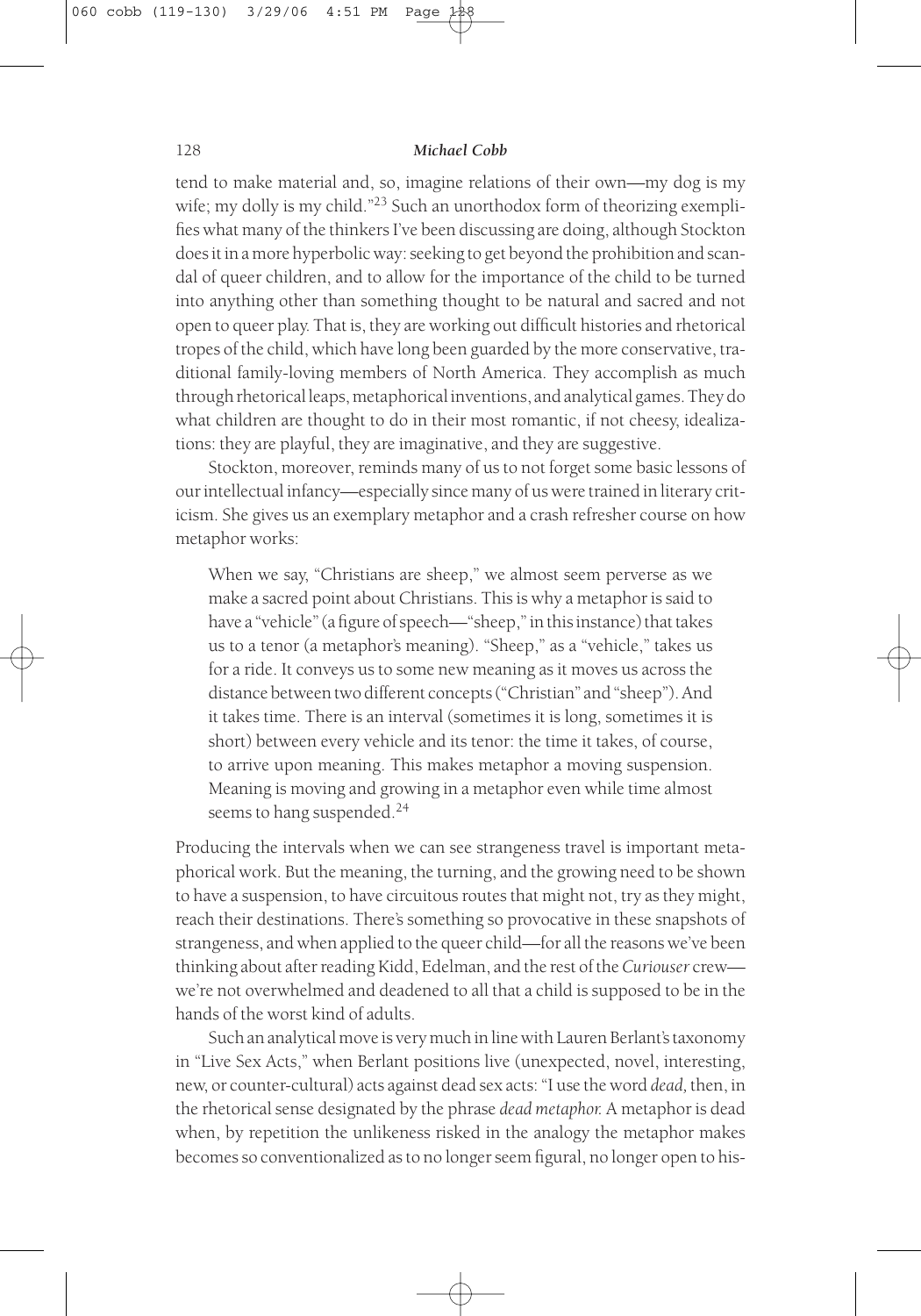tory; the leg of a table is the most famous. In the fantasy world of national culture, citizens aspire to dead identities—constitutional personhood in the publicsphere abstraction and suprahistoricity, reproductive heterosexuality in the zone of privacy. Identities not live, or in play, but dead, frozen, fixed, or at rest."<sup>25</sup> Stockton, like Berlant, is breaking apart conventions as she breaks down metaphors, producing somewhat "frozen," but definitely not dead, moving meanings that allow for her most productive concept, and "it's a live one"26: "the interval of animal," which resonates with Kidd's focus on feral tales. This interval is a time and space designation that allows for the child to be engaged, if not replaced, by the metaphorics of the not-human, and specifically, for Stockton, the abundance of dogs we find in novels such as *Nightwood, The Well of Loneliness,* and *Mrs. Dalloway.* The interval of animal allows the child to not grow up, but sideways, without a specific, teleological relationship to adulthood, and all the awful sense that status brings. Stockton offers, as a kind of conclusion:

Some of the densest, most commingled, most experimental, most intertextual, and most telling portraits of the queer child appear in the first half or the first third of the twentieth century. And they all involve dogs. The family pet swerves from the Oedipal path it treads in order to offer an interval of animal and thus a figure of sideways growth. In the guise of metaphor (one the child can actively touch), the child, for a time, can hang suspended in an intensity that is a motion, an emotion, and a growth, even though, from certain conventional angles, it may look like a way of going nowhere.<sup>27</sup>

Nowhere, or no future, or not where we're supposed to traditionally go, or grow. But the figurative dissolutions Stockton and the numerous, queer others writing about queer children produce help tear apart the world in order to offer some playful other things: as Edelman similarly suggests, in his discussion of birds, "[r]ather than expanding the reach of the human . . . we might . . insist on enlarging the *inhuman* instead—or enlarging what, in its excess, in its unintelligibility, exposes the human itself as always misrecognized catachresis, a positing blind to the willful violence that marks its imposition."<sup>28</sup> Somehow the queer child has given us not only queer children and the scandals they occasion, but also the ability to be radically speculative, suggestive, and intelligent. Queers become children and, then, animals. Very naughty indeed.

*University of Toronto*

#### **Notes**

1. Kathryn Bond Stockton, "Growing Sideways, or Versions of the Queer Child: The Ghost, the Homosexual, the Freudian, the Innocent, and the Interval of Animal," in